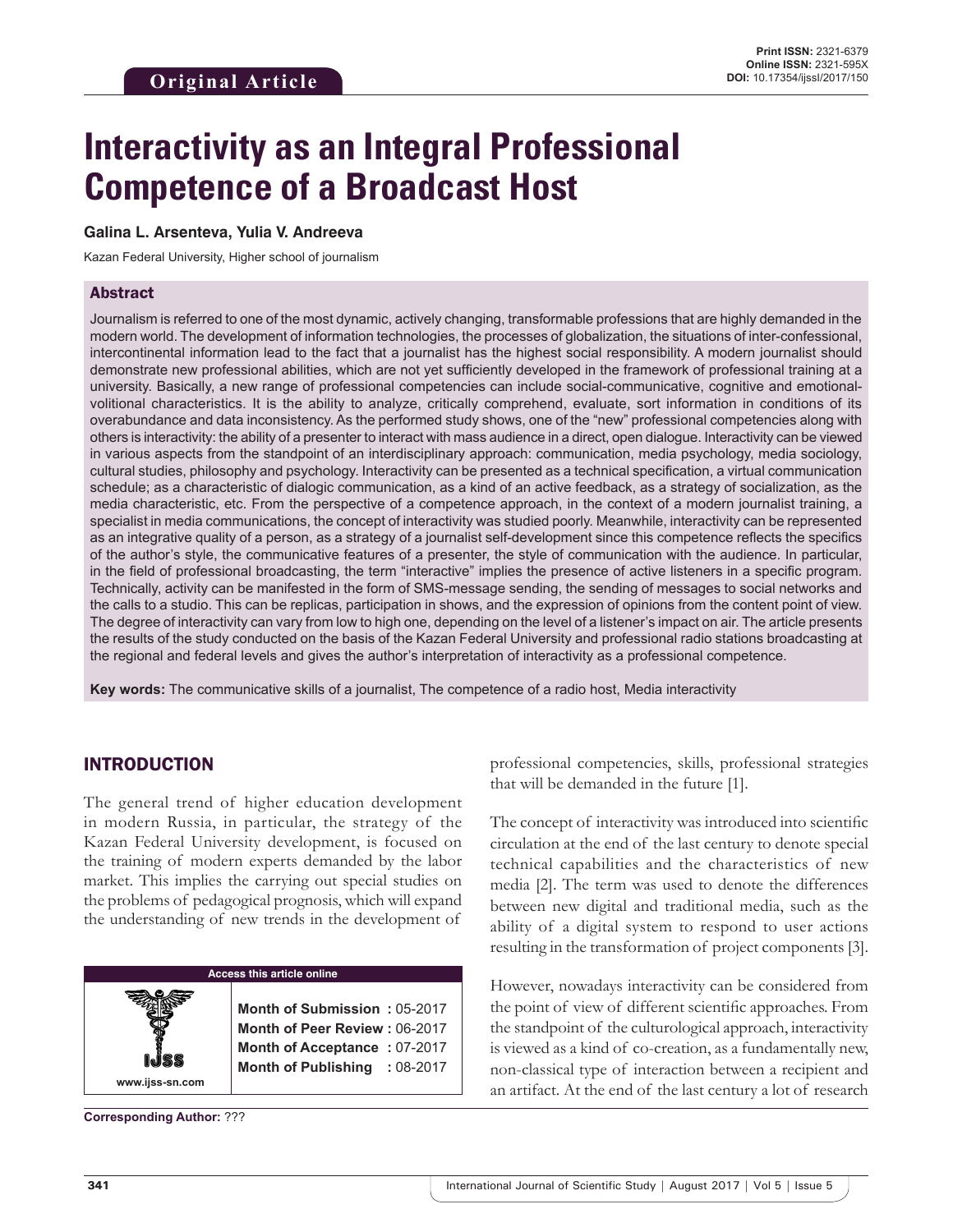was carried out to identify the peculiarities of a work of art perception in network formats. There are changes concerning sense, the interpretation of the classics during the transition of the act of "meeting" a real platform to a virtual one. A reader (a viewer) moves from the position of the interpreter to the role of an integrator, a co-creator, who really influences the a work development. The roles of an artist and a viewer, an actor and a public, an author and a reader are mixed, a new synthesis, the symbiosis of roles takes place [4].

From the position of the moral culture of an individual, a person-oriented pedagogical approach, interactivity can be represented as a level of a personality spiritual development, expressed as the inner integrity of an individual, the readiness to perceive a different opinion, the openness to mutual spiritual enrichment, an active interaction, the cooperation with others [5]. So, a person confident in the correctness of his conception of the world (for example, a Christian one) can openly and without aggression study other beliefs, comprehending the wisdom of other peoples.

From the position of conflictology, interactivity is seen as an individual ability to establish favorable, friendly, positive relationships with the members of society, and the ability to find common interests and the opportunities for cooperation with different people.

From the experimental positions in media sociology interactivity can be considered as: 1) the sequence of messages, data exchange; 2) continuous modification (variability) of the media environment in real time; 3) the specifics, the capabilities of interaction subjects; 4) the peculiarity of monitoring, control over the process of communication (discourse); 5) the specificity of audience parameters; 6) the usefulness, the efficiency of group work, stimulation of information search and so forth [6].

From the position of acmeology, the development and the socialization of a personality, initiation is a modern kind of socialization, an individual inclusion in social relations, in active social interaction with the help of a media resource. The variants of interactive behavior can be different: active and accepting, constructive and destructive one. However, any social phenomenon has a constructive and a destructive field. A feedback, an active participation of the audience in media communication is positive, but it can bring an element of instability, uncontrollability and aggression. This was written by the representatives of the critical approach to interactivity, describing the phenomenon of "communication ecstasy" [7].

In the communicative approach, from the standpoint of communication psychology, interactivity can be considered as a personal quality, the ability to interact effectively in various spheres (professional, domestic, social-political, etc.) with an opponent, a communication partner, the ability to understand and comprehend the position of another taking it as a given fact and to correct and to change the strategies of activity [8].

In media psychology interactivity is the phenomenon of media communication, when a communication participant initiates, expresses himself in the virtual space, realizes his needs, desires, enters into a virtual contact and actively expresses his opinion, influencing a media situation in the process of virtual activity.

Studying the presented positions, one can come to the following understanding: interactivity is an integral characteristic of a personality, determined by the readiness for communication (reaction to a feedback), social interaction, co-creation, to a changing real and virtual environment of media communication with a high degree of adaptability.

The most important task of this study was to identify the features of the interactivity competence implementation during radio air. Radio is selected for an experiment because of a high proportion of interactivity with respect to the general content of other forms of information delivery. The level of radio communication in some cases reaches half of a daily broadcast with the help of "greeting programs", morning and evening shows, almost reaching the level of information on the same radio channel.

# **METHODS**

We used empirical and theoretical methods in order to perform the study. The students of full-time undergraduate study (25 students,  $3<sup>rd</sup>$  and  $4<sup>th</sup>$  courses) tokk part in the experiment conducted for 5 years on the basis of the Kazan Federal University: it involved the use of interactive methods (interviews, surveys, discussions), project-gaming techniques (the engaging in interactive, playing and professional situations).

During the analysis of professional competence implementation specifics, the method of passive and also active observation was used on the air (one of the authors worked on radio as the host of interactive programs for several years). Using the methods of content analysis, comparative analysis, analogy and generalization, the specificity of interactive inclusion phenomenon in the field of modern Russian federal and regional broadcasting was assessed.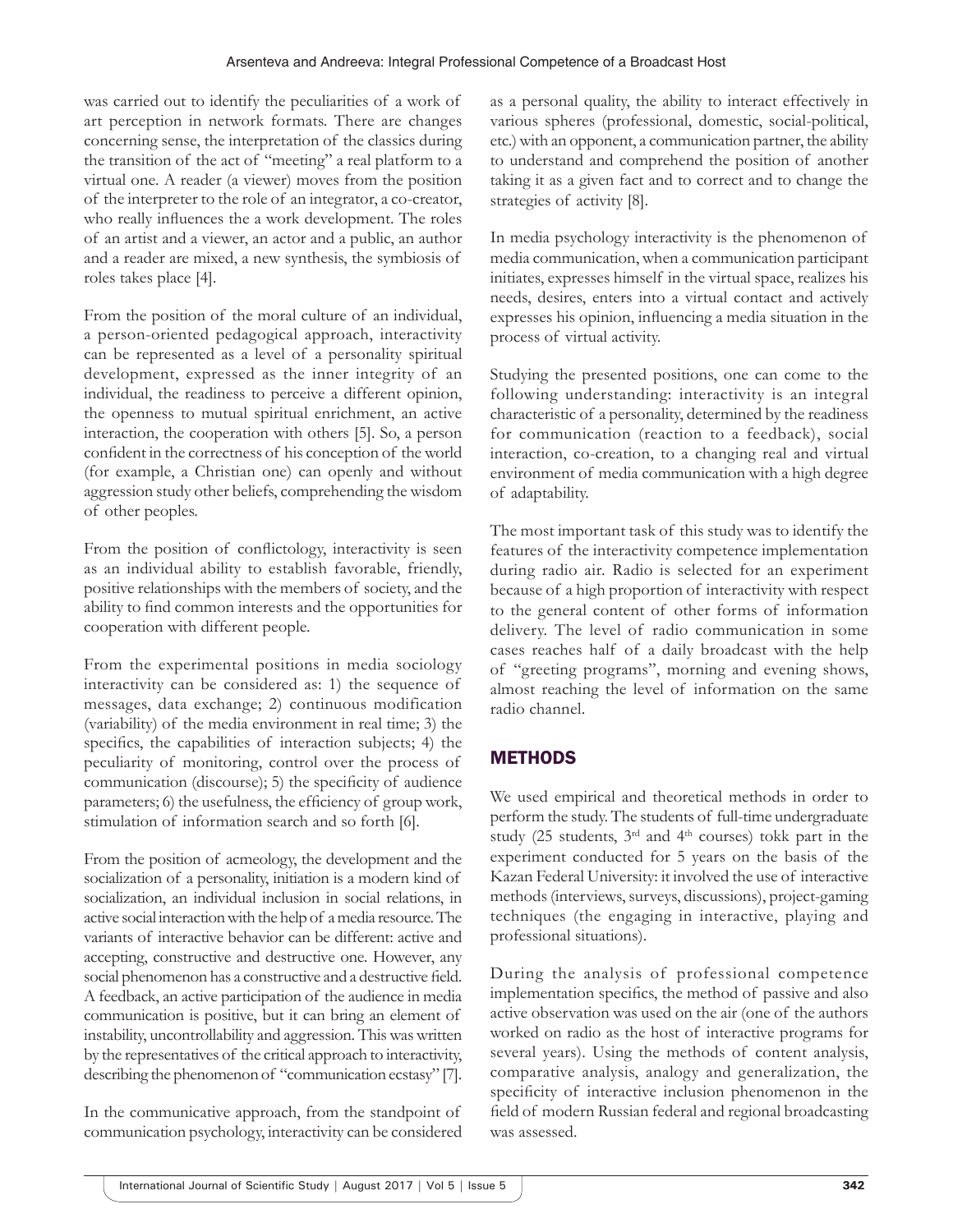To evaluate the results, the systemic and interdisciplinary approach was used, the specifics of which contributed to the identification of interactive types on the radio, the explanation of interactive mechanism for their integration in its broadcast schedule. In general, the use of all presented methods and approaches made it possible to combine the obtained scientific data into a single theoretical picture.

# RESULTS

In order to conduct the study, the radio stations were chosen that became the leaders by the proportion of listeners in almost all age groups, regional radio stations with the broadcasting in Russian and Tatar. The control list includes federal radio stations "Europa plus", "Avtoradio", "Road radio", "Russian radio", "Retro FM" [9] and regional "BIM-radio" and "Bulgarian radio". The importance of interactive programs on the above radio stations is determined by their place in the broadcasting schedule. The entire morning prime time of these radio stations is represented by interactive. "Brigade U" on "Europe plus", "Murzilki LIVE" on Autoradio, "Morning show" on "Russian radio", "First shift" on "Retro FM", "Morning men" on "BIM-radio" and so on.

 The interactive content of the morning programs is limited to the participation of listeners in gaming shows, rubrics and quizzes. The programs of greetings during morning and evening prime time, and also during daytime are also popular at almost all radio stations.

During the experiment, we divided the interactive involvement in radio programs into three groups: low, medium and high interactivity. For example, we found out that the games and the programs of greetings have one thing in common: the limitation of a listener's participation, the performance of obvious functions for program filling, the answers to the questions prepared in advance by presenters; The statement of their own opinion in such programs by the listeners is not practiced. Therefore, it can be argued that the degree of such program interactivity is low and limited by the presence of feedback.

The group with a low degree of interactivity is the listeners' appeal to radio via social networks. According to the Russian Federation Federal Agency for Press and Mass Communications, in 2015 "BIM-radio" was recognized as the most successful regional public actively using the capabilities of social network users for their content expansion and leaving their messages and comments in the community tapes. The number of subscribers has grown by more than 20 thousand and exceeded 80 thousand users. The radio station actively uses "VKontakte" together with

its own website and its airtime for commercial offers [9]. Based on the data from the social network, one of the radio programs - "BIM Star Vkontakte" - was developed completely.

It was noted that the role of a presenter is reduced to the conforming to the form of a chosen radio program and to observation of moral and ethical principles of communication with listeners on air in all programs with a low degree of interactivity. Possible problems that may occur in this case: 1) a listener is very worried and responds abruptly or is silent; 2) a listener starts asking for a song that is not on the radio station's rotation list; 3) the telephone connection breaks.

The group of radio programs with medium and high degree of interactivity was represented by the programs of information or music and information radio stations, where a listener has the opportunity to set the trend of the radio broadcast. The main thing for the conduct of a presenting journalist in such a situation is to be a moderator: to clarify a question, to support both sides, or to support one of the parties if the format of a program requires it. For example, the radio station for intellectuals "Echo of Moscow" operates at the level of medium and sometimes high interactivity. High interactivity is an opportunity to speak for listeners [10]. According to the famous journalist Dmitry Gubin, interactive is not a question-and-answer program. This is not an appeal to the celestial advisors. This is a free discussion, the work of a mind and a session of simultaneous game without rules [11].

The group of programs with a high degree of interactivity is represented by Vladimir Solovyov's "Nightingale Trills" on "Silver Rain", "Let's Discuss It" by Vladimir Pozner on "Radio Seven on Seven Hills", etc. According to the analysis results, a key role is played by the choice of an interactive presenter to achieve a high degree of interactivity, his professional and personal characteristics and the choice of the topic corresponding to the segment of the potential radio station audience. At that, the main competences of an interactive presenter are announcement, guest selection, expert choice, erudition and reaction. Professionals, on the whole, confirm that the availability of these competences can bring an interactive radio program to success [11].

# DISCUSSION OF RESULTS

The experiment showed that an interactive program for any radio station is an opportunity to stand out against the general background, to compete successfully in the media space with other radio stations. And in the greatest degree the success of such a program will depend on the